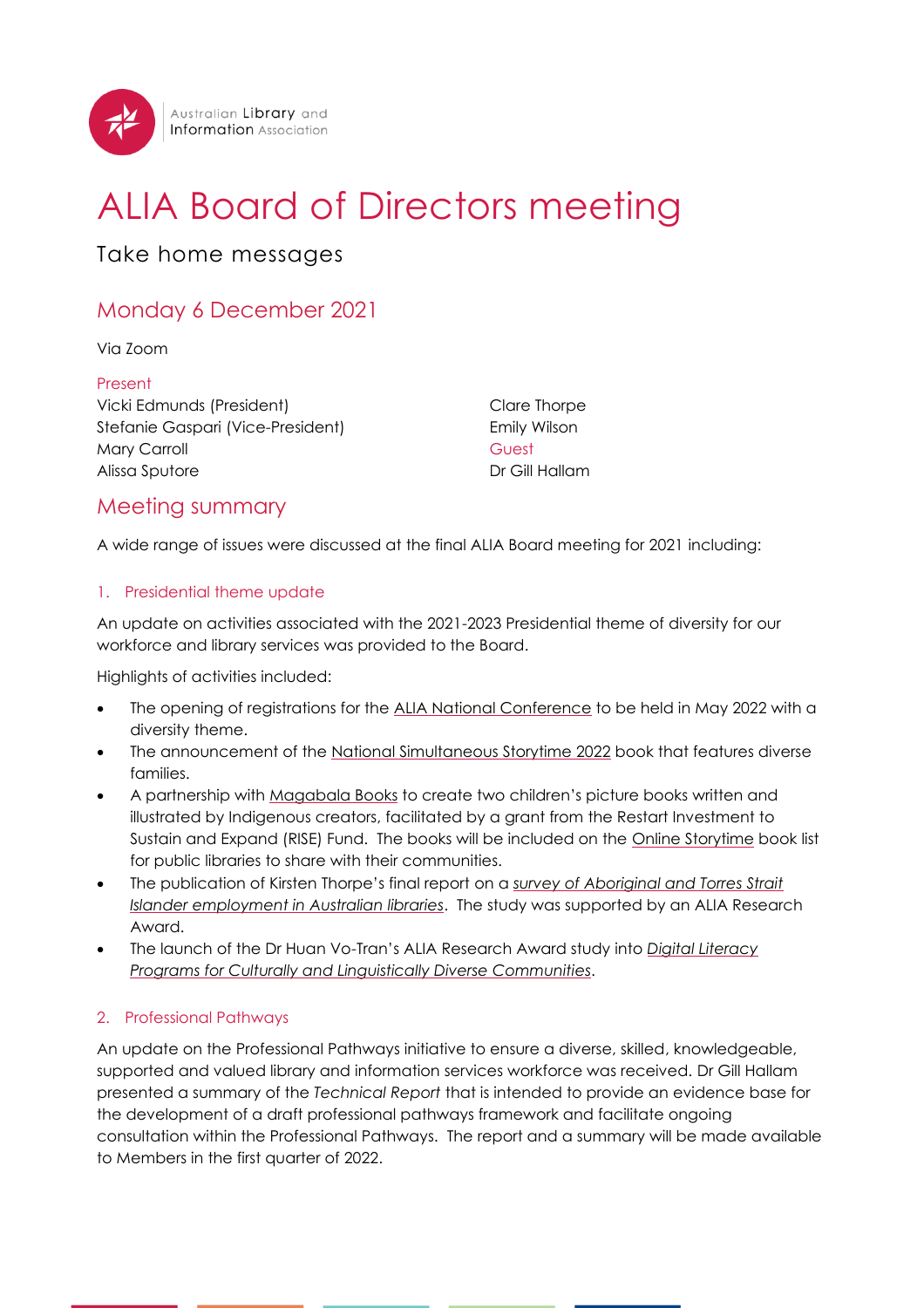# 3. ALIA Fellows

The Board was pleased to confirm the award of [ALIA Fellow](https://www.alia.org.au/Web/News/Articles/2021/12-December-2021/ALIA_congratulates_seven_members_awarded_ALIA_Fellowship_in_2021.aspx) to seven ALIA Members who have each reached an exceptionally high standard of proficiency in library and information science and contributed to the aims and objects of the Association.

The Board congratulated the following Members:

- Margie Anderson (VIC)
- Laurie Atkinson (VIC)
- Judy Brooker (NSW)
- Melanie Foti (Hong Kong)
- Kym Holden (ACT
- Vanessa Little (ACT)
- Cynthia Love (VIC)

# 4. Advisory Committee appointments

Board members were pleased to confirm several [ALIA Advisory Committee](https://www.alia.org.au/Web/Members/Groups-and-Committees/Web/Our-Members/Communities/Communities.aspx?hkey=740643e0-e96b-4135-a95c-304d794890d6) appointments:

- Laurie Atkinson as a member of the ALIA International Relations Advisory Committee
- Linda Marchesani as Chair of the ALIA Interlibrary Lending Advisory Committee
- Jo Clark as Chair of the VET Libraries Advisory Committee.

The Board thanked these Members for their willingness to participate in the work of ALIA, providing input into the strategic decisions made by the Board.

#### 5. Research Grant Award

The Board confirmed the award of an [ALIA Research Grant](https://www.alia.org.au/Web/News/Articles/2021/10-October-2021/Announcing%20the%202021%20ALIA%20Research%20Grant%20Award%20recipient.aspx) to Nicole Johnston for her project on the impact and management of mis/disinformation at University Libraries in Australia. The research will be presented at the ALIA National Conference in Canberra in May 2022. The Board thanked the members of the ALIA Research Advisory Committee for reviewing the award applications.

#### 6. Conference update

An update was received on the progress of planning for several future conferences, with particular focus on the 2022 ALIA National Conference that is scheduled as an in-person event at the National Convention Centre in Canberra from 16-19 May. 'Diversity' is the conference theme and [registrations](https://www.alia.org.au/conference) are now open.

The Board congratulated the organisers of the recent [National Library and Information](https://www.alia.org.au/EventDetail?EventKey=LIBTECH21A)  [Technicians' Symposium](https://www.alia.org.au/EventDetail?EventKey=LIBTECH21A) for a successful online event that attracted a record number of delegates.

#### 7. Board Election

Details of the nomination process for the [2022 ALIA Board election](https://www.alia.org.au/Web/About/Governance/Board-Elections/Web/About-Us/Board/Board-Elections.aspx?hkey=7e0cd6fe-18ce-4a98-821e-5fa27774e208) were provided to the Board. Nominations are now being sought for an Institutional Director and three general Directors. Nominations will be accepted from current individual ALIA Members until 31 January 2022.